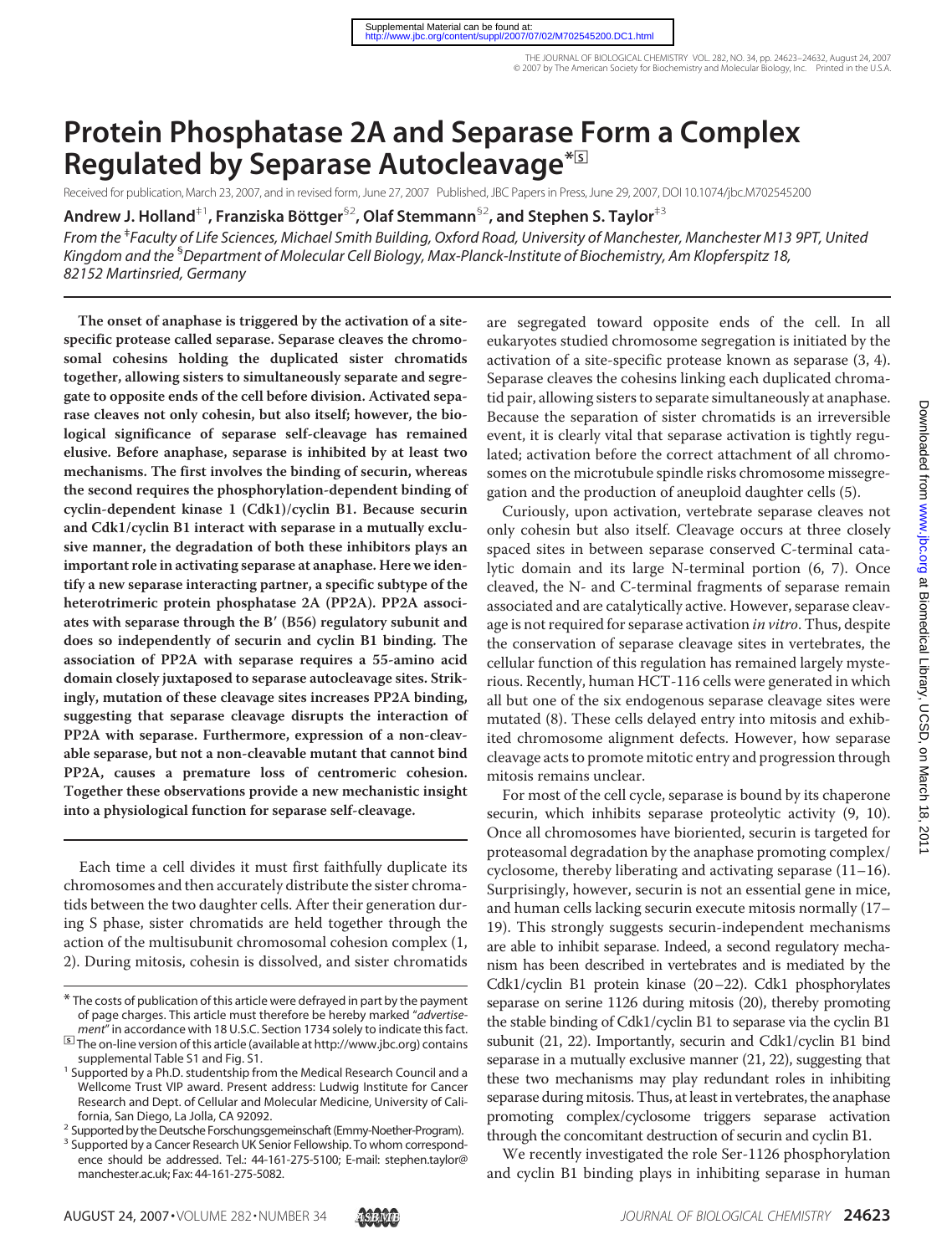## *Separase Associates with PP2A*

cells. By stably expressing a non-phosphorylatable S1126A  $(S:A)^4$  mutant of separase above endogenous securin levels, we were able to create a situation in which cyclin B1-mediated inhibition of separase becomes essential for accurate chromosome segregation (22). Nevertheless, despite overriding both securin- and cyclin B1-mediated inhibition of separase, cells expressing non-phosphorylatable separase still aligned most of their chromosomes at metaphase, with premature sister chromatid disjunction occurring just 5 min before control cells. Because human cells lacking cohesin fail to align their chromosomes at all (23), it appears that cohesion is still maintained during early mitosis in separase S:A cells. This suggests that mechanisms other than securin- and cyclin B1-mediated inhibition of separase are able to protect cohesin from cleavage. Consistent with this notion, securin<sup> $-/-$ </sup> mouse embryonic stem cells expressing a non-phosphorylatable separase allele are viable and appear to divide normally (24).

If a novel mechanism is able to regulate cohesin cleavage, then it is possible that this pathway acts directly upon separase to regulate its proteolytic activity. To investigate the possibility that a protein other than securin and cyclin B1 is able to regulate separase activation, we set out to identify novel separaseassociated proteins. Here, we show that separase binds protein phosphatase 2A (PP2A) via a direct interaction with PP2A regulatory B subunit.We define a 55-amino acid domain required for the association of PP2A and show that separase autocleavage disrupts PP2A binding. Together, these observations provide new insight into a physiological function of separase self-cleavage.

## **EXPERIMENTAL PROCEDURES**

*Molecular Cloning and DNA Manipulations*—All separase constructs except for ZZ-Tev-Separase (20) were cloned into pcDNA5/FRT/TO/Myc as previously described (22). The S1126A, C2029A, LAG, and  $\Delta$ 12 mutants were as described (22). A non-cleavable mutant (E1483R, R1486E, E1503R, R1506E, E1532R, R1535E (6)) was generated by three rounds of site-directed mutagenesis (QuikChange, Stratagene). Separase fragments encoding amino acids 325–2120, 1278–1841, 1278– 1556, and 1557–1841 were generated by PCR amplification. To create separase  $\Delta$ 55, an N-terminal fragment (encoding amino acids 1–1418) was amplified and cloned as an XhoI-AgeI fragment. The C-terminal portion (amino acids 1474–2120) was then amplified and cloned as an AgeI-NotI fragment. PP2A\_A, PP2A\_B $\alpha$ , PP2A\_B' $\alpha$ , and PP2A\_C open reading frames were amplified by reverse transcriptase-PCR and cloned into pcDNA5/FRT/TO/Myc and pcDNA3/Myc (25) for transfection and *in vitro* transcription/translations respectively. To express securin, cyclin B1, and PP2A\_B' $\alpha$  as C-terminal His-FLAG-tagged fusions, the open reading frames were cloned into pCS2  $His<sub>6</sub>-FLAG-His<sub>6</sub>-FLAG$ . Plasmids encoding 4HA PP2A\_B'  $\alpha$ ,  $\beta$ ,  $\gamma$ 1,  $\gamma$ 3,  $\delta$ , and  $\epsilon$  isoforms were obtained from the Addgene plasmid repository. All constructs were confirmed by DNA sequencing.

*Cell Culture, Drug Treatment, and Transient Transfections*— TA-HeLa cells and Flip-In<sup>TM</sup> TRex<sup>TM</sup>-293 cells were cultured under conditions described previously (26, 27). Stable isogenic cell lines expressing separase and PP2A transgenes were generated using FRT/Flp-mediated recombination as previously described (27). Briefly, pcDNA5 plasmids were co-transfected with a plasmid encoding the Flp recombinase (pOG44) into  $Flp-In<sup>TM</sup> TRex<sup>TM</sup>-293$  cells. After selection for hygromycin resistance, colonies were pooled and expanded, and transgene expression was induced with 1  $\mu$ g/ml tetracycline. Flip-In<sup>TM</sup>  $T$ Rex<sup>TM</sup>-293 cells were used for all experiments unless stated otherwise. To enrich for mitotic cells, cultures were treated for 18 h with 0.2  $\mu$ g/ml nocodazole. To arrest cells at G<sub>1</sub>/S, cells were treated with 2 mm thymidine for 20 h. Transient transfections were performed using the calcium phosphate method according to the manufacturer's instructions (ProFection®, Promega).

*Antibodies, Immunoblotting, and Immunoprecipitation*—For immunoblot analysis, soluble cell proteins or immune complexes were resuspended in sample buffer, separated by SDS-PAGE, blotted onto nitrocellulose membranes (Bio-Rad), and probed with the following antibodies:  $4A6$  (mouse  $\alpha$ -Myc, Upstate, 1:1,000); mouse  $\alpha$ -cyclin B1 (Upstate, 1:2,000); DCS-280 (mouse  $\alpha$ -securin, Abcam, 1:250); mouse  $\alpha$ -separase (Abcam, 1:1,000); mouse  $\alpha$ -N-terminal separase (20); rabbit  $\alpha$ -P-S1126 (ref (22), 1:100); TAT-1 (mouse  $\alpha$ -Tubulin, 1:10,000); rabbit  $\alpha$ -PP2A\_A (Cell Signaling, 1:1,000); mouse  $\alpha$ -PP2A\_C (BD Transduction Laboratories, 1:5,000); mouse  $\alpha$ -PP2A\_C (Upstate, 1:1,000), sheep  $\alpha$ -GST (1:500); mouse  $\alpha$ -FLAG (Sigma, 1:1,000). For immunoprecipitation,  $\alpha$ -Myc,  $\alpha$ -cyclin B1,  $\alpha$ -separase,  $\alpha$ -FLAG, or mouse IgG (Sigma) were coupled to protein G-Sepharose (Amersham Biosciences) at a final concentration of 0.2  $\mu$ g/ml. Cells were harvested and lysed in 1× lysis buffer (0.1%) (v/v) Triton X-100, 100 mM NaCl, 10 mM Tris (pH 7.4), 1 mM EDTA, 1 mm EGTA, 1 mm dithiothreitol, 0.2 mm phenylmethylsulfonyl fluoride, 20 mm  $\beta$ -glycerophosphate, 50 mm NaF, 1  $\mu$ M okadaic acid, 1  $\mu$ g/ml antipain, aprotinin, and pepstatin, and 5  $\mu$ g/ml bestatin, chymostatin, and leupeptin) for 30 min on ice. Lysates were cleared by centrifugation at 13,000 rpm for 30 min at 4 °C, precleared with protein G-Sepharose for 1 h at 4 °C, then incubated for a further 2 h at 4 °C with the appropriate antibody coupled beads. After five washes in lysis buffer, immune complexes were immunoblotted or eluted with a synthetic Myc peptide (Sigma).

*Large Scale Immunoprecipitations and Mass Spectrometry*— Large scale immunoprecipitations were performed as above with the following modifications.  $\sim 2.5 \times 10^8$  cells were harvested and lysed on ice for 30 min in 1 ml of  $2\times$  lysis buffer (0.2% (v/v) Triton X-100, 200 mM NaCl, 20 mM Tris (pH 7.4), 2 mM EDTA, 2 mm EGTA, 1 mm dithiothreitol, 0.2 mm phenylmethylsulfonyl fluoride, 20 mm  $\beta$ -glycerophosphate, 50 mm NaF, 1  $\mu$ M okadaic acid, 1  $\mu$ g/ml antipain, aprotinin, and pepstatin, and  $5 \mu$ g/ml bestatin, chymostatin, and leupeptin). Lysates were gently vortexed then centrifuged at 50,000 rpm for 30 min at 4 °C. Supernatants were precleared with protein G-Sepharose then incubated with  $25 \mu$  of anti-Myc coupled protein G beads ( $\sim$ 5  $\mu$ g of antibody). After 5 washes at 4 °C for 15 min, bound proteins were separated by SDS-PAGE and visualized by

<sup>&</sup>lt;sup>4</sup> The abbreviations used are: Cdk, cyclin-dependent kinase; PP2A, protein phosphatase 2A; MALDI-TOF, matrix-assisted laser desorption/ionization time of flight; S:A, S1126A; C:A, C2029A; GST, glutathione *S*-transferase; WT, wild type; HA, hemagglutinin; Tet, tetracycline; MI, mitotic index; FRT, Flp recombinase target.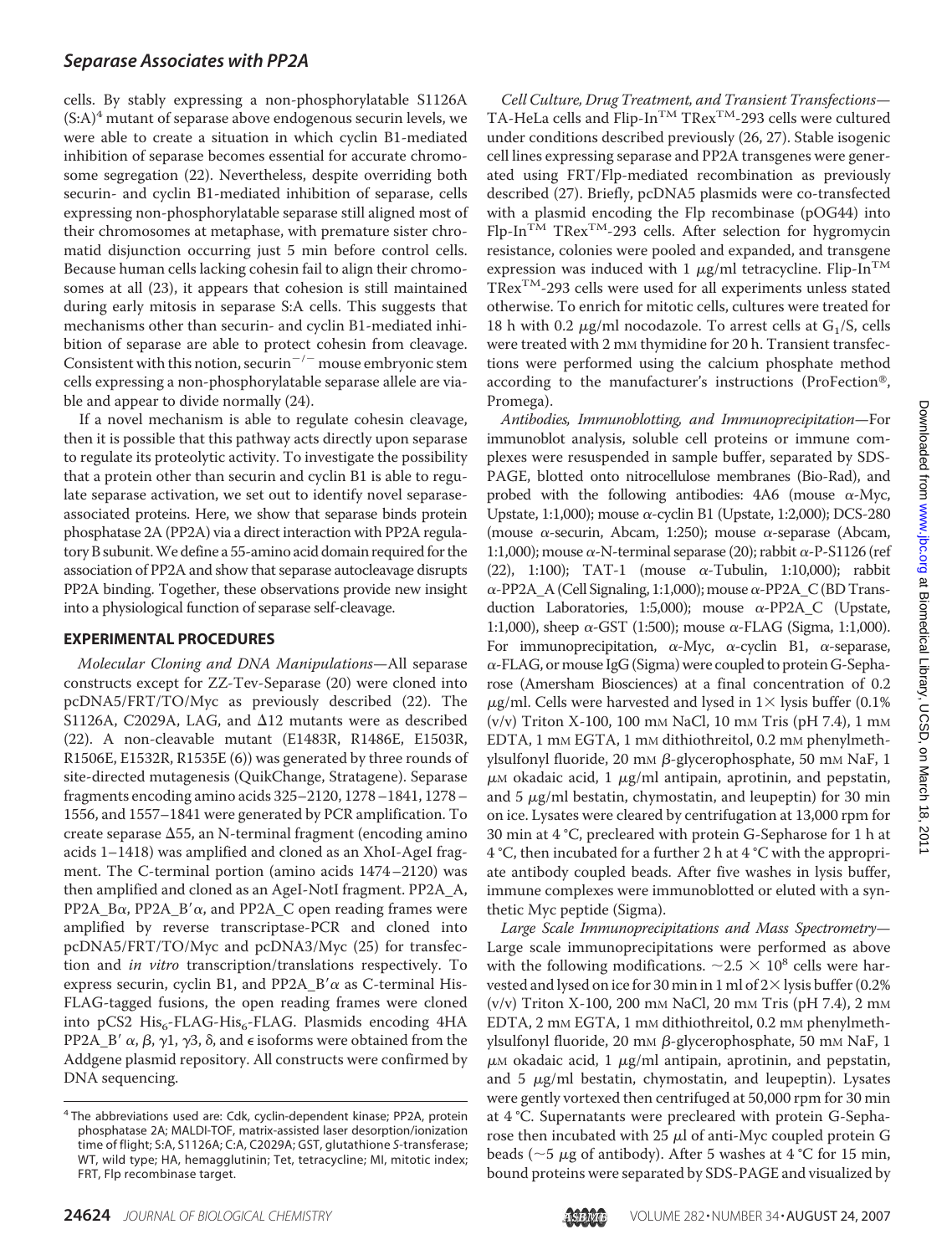silver staining. Protein bands were excised, digested with trypsin, and subject to analysis by MALDI-TOF mass spectrometry.

*Tandem Affinity Purification*—293T cells were co-transfected with  $ZZ-Tev_4$ -separase and securin or securin- $His<sub>6</sub>FLAGHis<sub>6</sub>FLAG$  expression vectors using a calcium phosphate-based method and subsequently synchronized as described (28). 48 h after transfection the nocodazole-arrested cells were resuspended in lysis buffer (0.1% (v/v) Triton X-100, 100 mm NaCl, 5 mm MgCl<sub>2</sub>, 20 mm Tris (pH 7.7), 1 mm EGTA, 5% (v/v) glycerol, 20 mm β-glycerophosphate, 10 mm NaF) supplemented with complete protease inhibitor mixture (plus EDTA, Roche Applied Science), Dounce-homogenized, and left on ice for 10 min. After ultracentrifugation for 45 min at 35,000 rpm, the supernatant was mixed with IgG-Sepharose<sup>TM</sup> 6 Fast Flow beads (Amersham Biosciences). The suspension was rotated overnight at 4 °C before the antibody-beads were pelleted and washed with lysis buffer. ZZ-Tev<sub>4</sub>-tagged separase complexes were subsequently eluted with 1⁄5 bead volume His-Tev-protease for 1 h at 18 °C. As a negative control,  $\frac{1}{5}$  bead volume His-Tev-protease was added during the incubation procedure. His-Tev eluates were expanded to 1 ml in lysis buffer and rotated for 4 h at 4 °C together with 50  $\mu$ l of  $\alpha$ -FLAG M2-agarose beads (Sigma). Antibody-beads were pelleted and washed with lysis buffer. Proteins were eluted from antibodybeads with SDS and analyzed by immunoblotting.

*Cell Biology*—DNA content and mitotic index measurements were performed using flow cytometry as described (25). Briefly, cells were fixed in 70% ethanol, stained with the MPM-2 antibody (Upstate) followed by a fluorescein isothiocyanate-conjugated donkey  $\alpha$ -mouse antibody, then stained with propidium iodide. All DNA content profiles were measured 24 h postinduction. Mitotic timings were determined by phase contrast time-lapse microscopy as described (22). Imaging began 4 h after tetracycline induction, and at least 50 cells were analyzed over the subsequent 16 h. Mitotic timings are presented as boxand-whisker plots, where the boxes represent the interquartile range, and the whiskers show the entire range. Metaphase spreads were carried out 8 h after transgene induction as described (27). At least 50 spreads were counted in three independent experiments; values in *bar graphs* represent the mean  $\pm$  S.E.

*Protein Purification and in Vitro Binding Assays*—cDNA fragments were PCR-amplified and cloned into pGEX-4T-3 (Amersham Biosciences). GST fusion proteins were expressed in BL21 *Escherichia coli* cells by induction with 1 mm isopropyl 1-thio- $\beta$ -D-galactopyranoside at 37 °C for 2 h. Bacteria were lysed with ice-cold bacterial lysis buffer (0.1% (v/v) Triton X-100, 100 mM NaCl, 50 mM Tris (pH 7.5), 10 mM EDTA, 1 mM phenylmethylsulfonyl fluoride, 1 mm dithiothreitol, 1  $\mu$ g/ml antipain, aprotinin, and pepstatin and  $5 \mu g/ml$  bestatin, chymostatin, and leupeptin), sonicated, and centrifuged at 14,000 rpm for 20 min at 4 °C. The supernatant was incubated at 4 °C overnight with glutathione-Sepharose (Amersham Biosciences). After 5 washes with lysis buffer, recombinant proteins were eluted in lysis buffer containing  $6 \mu g/ml$  glutathione then dialyzed in phosphate buffered saline. *In vitro* transcription/translations were performed using the T7 RNA polymerase TNT Quick Coupled system (Promega) according to the manufacturer's instructions. Reaction mixtures were diluted in lysis buffer and incubated for 2 h at 4 °C with a recombinant GST fusion protein immobilized on glutathione-Sepharose. Beads were washed five times in lysis buffer, and bound proteins detected by immunoblotting.

*Phosphatase Assays*—Cells expressing Myc-tagged separase or PP2A subunits were lysed in lysis buffer lacking phosphatase inhibitors, and immunoprecipitations were performed using  $\alpha$ -Myc antibody-coupled beads. Immune complexes were equilibrated with phosphatase wash buffer (0.1% (v/v) Triton X-100 (pH 7.4), 100 mM NaCl, 10 mM Tris, 0.2 mM phenylmethylsulfonyl fluoride, 1 mm dithiothreitol) then washed once with assay buffer (50 mm Tris (pH 7.0), 100  $\mu$ m CaCl<sub>2</sub>). Half of the immune complex was immunoblotted, whereas the rest was assayed for phosphatase activity using a malachite green phosphatase assay (Upstate) according to the manufacturer's instructions. Where indicated, okadaic acid (Calbiochem) was added at a final concentration of  $1 \mu$ M. For each assay, a control immunoprecipitation was performed from cells in which transgene expression had not been induced. The background reading obtained from this control  $(-Tet)$  reaction was subtracted from the value obtained in the induced  $(+Tet)$  immunoprecipitate. Experiments were repeated three times, and values were plotted as bar graphs of the mean  $\pm$  S.E. Values were normalized to the average maximum phosphatase activity observed in the experiment.

## **RESULTS**

*Separase Associates with PP2A*—To identify separase interacting proteins, we immunoprecipitated exogenous Myctagged separase from 293 cells and analyzed isolated proteins by SDS-PAGE followed by silver staining. Because numerous separase autocleavage products obscured potential binding partners (not shown), we used 293 cells expressing a catalytically inactive C2029A mutant of separase (separase C:A), thereby minimizing autocleavage. Importantly, the separase C:A transgene was under tetracycline control, allowing us to directly compare induced and uninduced samples processed with the same antibody. Silver stain analysis of separase C:A complexes revealed several bands not present in the uninduced control (Fig. 1*A*). These were excised and identified by mass spectrometry. In addition to separase itself and securin, two PP2A subunits were identified. PP2A is a serine/threonine phosphatase that predominantly exists as a heterotrimeric complex in the cell containing a structural subunit (PP2A\_A), a catalytic subunit (PP2A\_C), and a third regulatory subunit (PP2A\_B) comprised of four subfamilies  $(B, B', B'', and B''')$  (29, 30). Our analysis identified PP2A\_A and PP2A\_B', also known as B56. To determine whether the catalytic subunit was present, we isolated immune complexes from 293 cells expressing Myctagged wild type (WT) separase. Immunoblotting revealed the presence of PP2A\_C (Fig. 1*B*), which together with the silver stain analysis demonstrates that separase binds the A, B', and C subunits of PP2A, most likely in the form of a heterotrimeric holoenzyme.

The PP2A\_B' family is composed of several isoforms ( $\alpha$ ,  $\beta$ ,  $\gamma$ ,  $\delta$ ,  $\epsilon$ ) that are  $>$ 80% identical in the conserved central core (31). To determine which PP2A\_B' isoforms interact with separase,

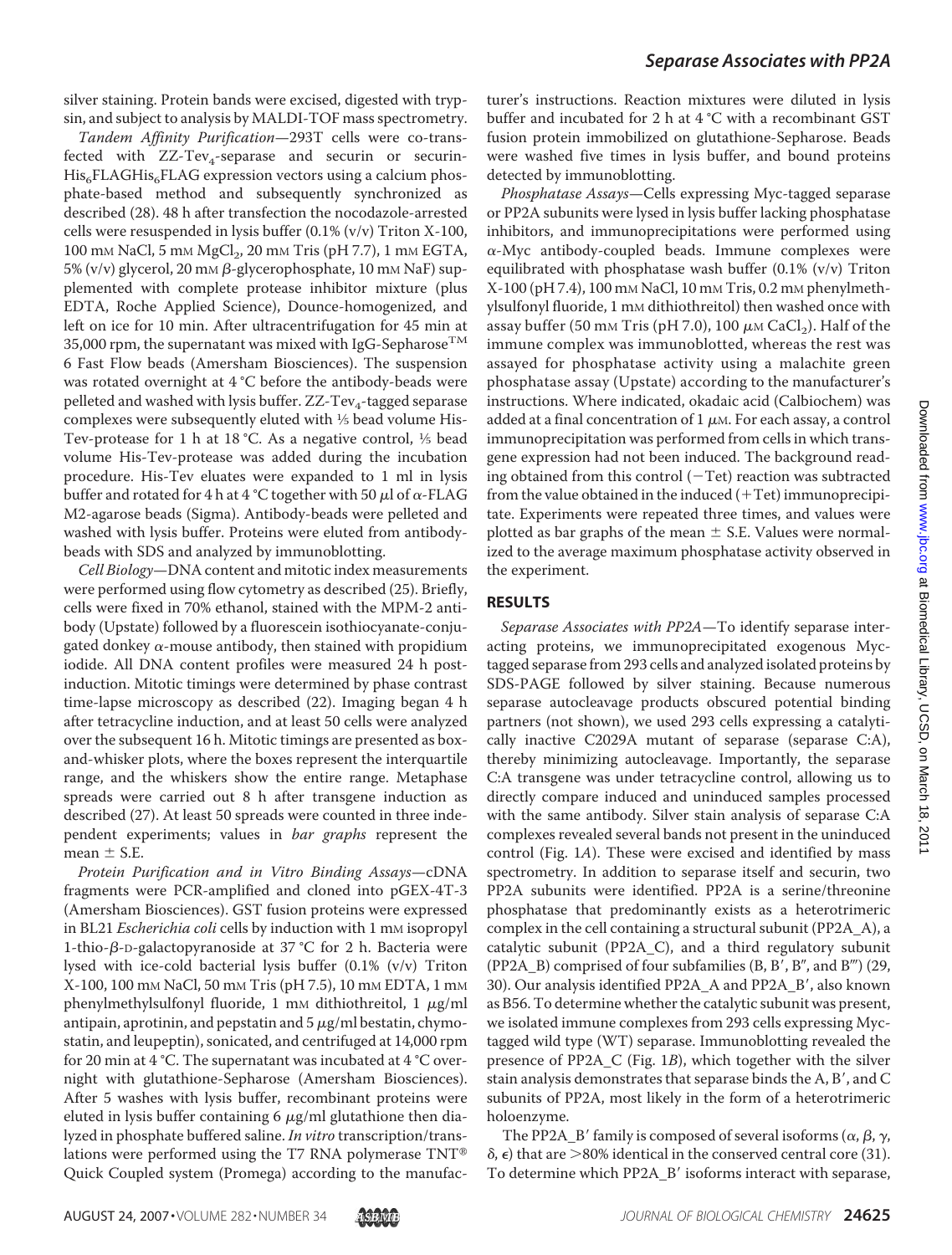

FIGURE 1. **Separase forms a complex with PP2A.** A,  $\alpha$ -Myc immunoprecipitates from lysates of cells expressing Myc-tagged separase C:A. Co-purified proteins were separated by SDS-PAGE and silver-stained. The *boxed bands* were excised and identified by MALDI-TOF mass spectrometry.  $B$ ,  $\alpha$ -Myc immunoprecipitate from lysates of cells expressing Myc-tagged WT separase. Immune complexes were separated by SDS-PAGE and immunoblotted as indicated. C,  $\alpha$ -Myc immunoprecipitates (IP) from lysates of cells co-expressing Mycseparase and various HA-tagged PP2A\_B' isoforms or a HA-tagged SLP2 control protein (*Cont*). Immune complexes were separated by SDS-PAGE and immunoblotted as indicated.

HA-tagged B'  $\alpha$ ,  $\beta$ ,  $\gamma$ 1,  $\gamma$ 3,  $\delta$ , and  $\epsilon$  were transfected into 293 cells stably expressing Myc-tagged WT separase, and Myc immune complexes were isolated. Separase interacted with all five PP2A  $\,$ B' isoforms but failed to associate with a HA-tagged control protein (Fig. 1*C*). Thus, similar to the situation recently reported for SgoI (32, 34), separase can associate with any PP2A\_B' isoform. In all subsequent experiments the PP2A\_B'  $\alpha$ isoform was used.

To confirm the interaction between PP2A and separase, we asked whether PP2A could co-immunoprecipitate separase. Analysis of Myc-PP2A\_B' $\alpha$  immune complexes revealed the presence of both PP2A\_A and PP2A\_C (Fig. 2*A*). Furthermore, phosphatase activity was associated with the immunoprecipitate (data not shown), indicating formation of an active complex. Importantly, endogenous separase was specifically detected in the  $\alpha$ -Myc immune complex (Fig. 2A), demonstrating that endogenous separase associates with exogenous PP2A  $B'\alpha$ . Finally, to establish whether PP2A and separase interact at endogenous levels, separase was immunopurified from mitotic HeLa cells. PP2A\_A and PP2A\_C were specifically present in the separase immunoprecipitate but not in the control (Fig. 2*B*). Together, these observations indicate that separase interacts with heterotrimeric PP2A and that this interaction can be recapitulated by expressing either exogenous PP2A\_B' or exogenous separase.

*Separase Binds PP2A during Interphase*—Separase associates with securin in interphase but only binds cyclin B1 during mitosis after serine 1126 phosphorylation (20–22). To determine when PP2A binds separase, we immunopurified Myc-tagged



FIGURE 2. **Separase interacts with PP2A with during interphase.** *A*, cells expressing Myc-tagged PP2A\_B were synchronized with thymidine (*Thym*) or nocodazole (*Noc*), and WT separase was purified from cell lysates by  $\alpha$ -Myc immunoprecipitation. Immunoprecipitates (*IP*) were blotted with the antibodies indicated. *MI* represents the percent mitotic index of the population. *B*, lysates from nocodazole-arrested HeLa cells were immunoprecipitated with  $\alpha$ -separase,  $\alpha$ -cyclin B1 or  $\alpha$ -Myc (*Control*) beads. Immunoprecipitates were separated by SDS-PAGE and immunoblotted as indicated. *C*, cells expressing Myc-tagged WT separase were synchronized with thymidine or nocodazole, and WT separase was purified from cell lysates by  $\alpha$ -Myc immunoprecipitation. Immune complexes were separated by SDS-PAGE and blotted with the antibodies indicated. *MI* represents the percent mitotic index of the population.

WT separase from  $G_1/S$  and mitotically enriched populations of cells. Similar amounts of PP2A\_A and PP2A\_C associated with separase in both  $G_1/S$ - and mitotic-enriched populations, suggesting that like securin, PP2A binds separase during interphase. Consistently, similar levels of endogenous separase bound Myc-tagged PP2A\_B' in  $G_1/S$  and mitotic populations (Fig. 2*A*).

*Separase Associates with a Specific Subtype of PP2A*—The B subunits of PP2A are typically responsible for substrate targeting and/or subcellular localization (29, 30). Therefore, we asked whether separase interacts directly with the regulatory B subunit. To test this, a fragment encoding the regulatory region of separase, which contains the PP2A binding domain (separase<sup>RR</sup>, amino acids 1278–1556, see below), was expressed as a GST fusion in bacteria. Purified GST-separase $^{\rm RR}$  was then incubated with *in vitro* translated Myc-tagged PP2A subunits. Although GST-separase $R^R$  did not bind PP2A\_A or PP2A\_C, it did interact with PP2A\_B' $\alpha$  (Fig. 3A). This interaction was specific for GST-separase<sup>RR</sup> as neither GST nor GST-Mad2 bound (Fig.  $3B$ ). Thus, separase<sup>RR</sup> can directly associate with PP2A\_B' $\alpha$ , consistent with the notion that the regulatory B' subunit does indeed target PP2A to separase.

In these *in vitro* binding reactions, GST-separase<sup>RR</sup> could bind PP2A\_B' $\alpha$  but not PP2A\_B $\alpha$  (Fig. 3*B*), suggesting that separase interacts with PP2A complexes containing  $B'$  subunits rather than B subunits. To test this we isolated  $\alpha$ -Myc immune complexes from cells expressing Myc-tagged-B $\alpha$  or -B' $\alpha$ . As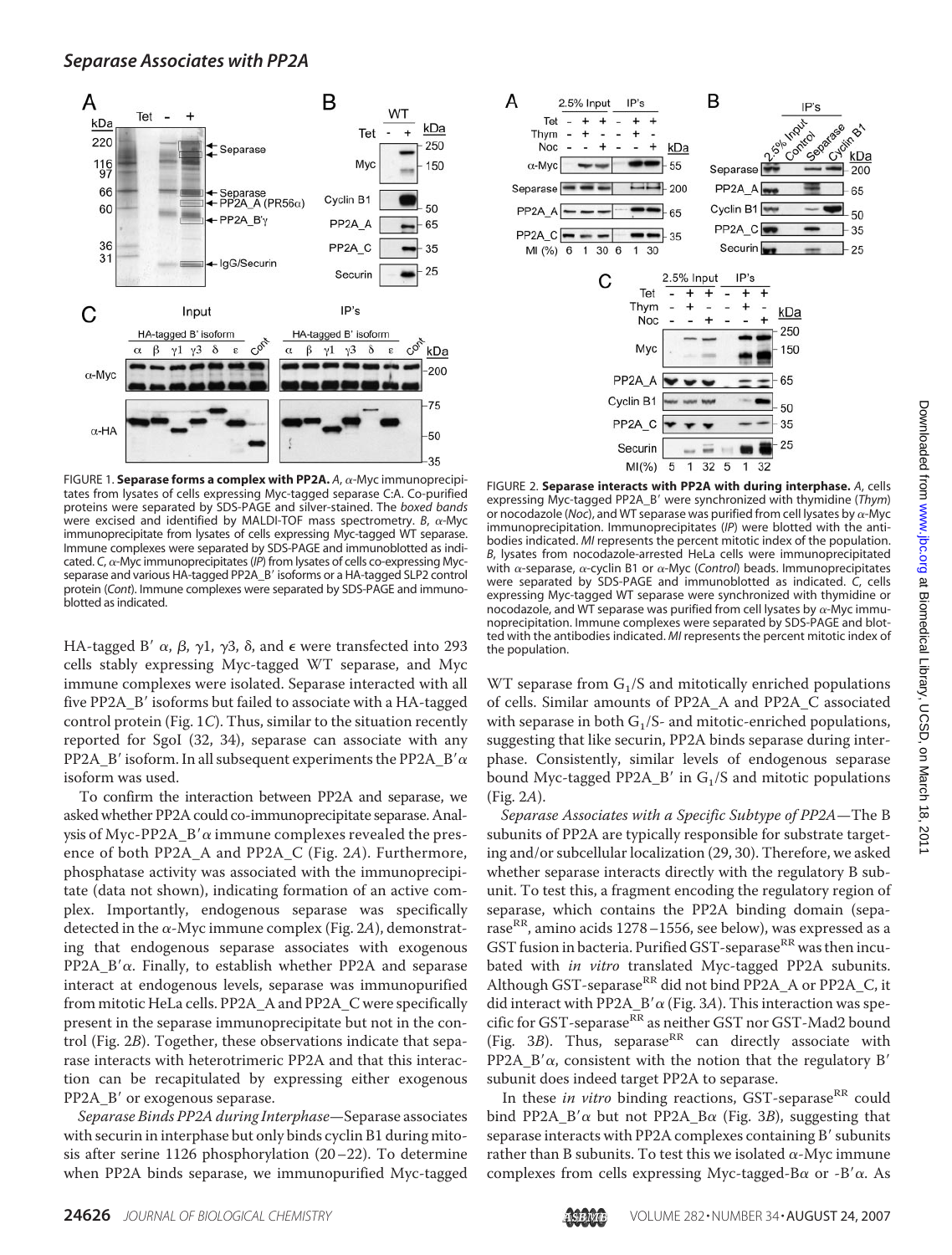

FIGURE 3. **Separase binds a specific subtype of PP2A.** A, recombinant GST-separase<sup>RR</sup> (amino acids 1278 – 1556) was pre-bound to glutathione-Sepharose and incubated with *in vitro* translated Myc-tagged PP2A subunits as indicated. After washing, bound PP2A subunits were separated by SDS-PAGE and detected by  $\alpha$ -Myc immunoblotting. Coomassie Blue-stained gel demonstrates equal amounts of GST fusion protein were added to each binding reaction. *B*, equimolar amounts of recombinant GST, GST-Mad2, or GST-separase<sup>RR</sup> were pre-bound to glutathione-Sepharose and processed as in *A*. *C* and *D*, lysates from cells expressing Myc-tagged PP2A\_B or PP2A\_B' were immunoprecipitated with  $\alpha$ -Myc or IgG (*cont*) beads. Immune complexes were divided and inputs (*In*) or immunoprecipitates (*IP'*s) immunoblotted as indicated (*C*) or assayed for phosphatase (*PPase*) activity in the presence or absence of okadaic acid (*OA*) (D). Values are plotted relative to the average phosphatase activity of PP2A\_B' immunoprecipitates.



FIGURE 4. **The association of PP2A with separase does not require securin or cyclinB1binding.***A*and*B*,lysatesfromnocodazole-arrestedcells expressing the indicated Myc-tagged separase transgenes were immunoprecipitated with  $\alpha$ -Myc beads. Immune complexes were resolved by SDS-PAGE and immunoblotted as indicated. Note that the S:A, LAG, and  $\Delta$ 12 separase mutants are deficient in binding cyclin B1, whereas  $\Delta N$  separase lacks the first 325 amino acids and does not bind securin. *P-S1126*, phosphorylated Ser-1126.

expected, both Myc-B $\alpha$  and Myc-B' $\alpha$  bound PP2A\_A and \_C (Fig. 3*C*), and both were associated with phosphatase activity (Fig. 3*D*), consistent with their incorporation in an enzymati-

# *Separase Associates with PP2A*

cally active complex. Significantly, separase associated with  $B'\alpha$ , but not B $\alpha$ , confirming that separase interacts specifically with PP2A enzymes containing the  $B'$  regulatory subunit.

*The Association of PP2A with Separase Does Not Require Securin or Cyclin B1 Binding*—Although separase binds PP2A in interphase, it only binds cyclin B1 in mitosis  $(20-22)$ . This suggests that binding of separase to PP2A does not require cyclin B1 binding. Furthermore, separase appears to bind PP2A directly (Fig. 3*A*), suggesting that the PP2A interaction is also independent of securin binding. To test this, we first asked whether cyclin B1 binding was required for the interaction of PP2A by immunopurifying separase mutants that do not bind cyclin B1. For this experiment we used three separase mutants that we have previously shown are unable to interact with cyclin B1, namely separase  $\Delta$ 12, LAG, and S:A (20–22). Separase  $\Delta$ 12 and LAG contain mutations in the cyclin B1 binding domain of separase, whereas separase S:A contains a mutation that prevents the phosphorylation of Ser-1126, which is required for cyclin B1 binding. Significantly, all three of these mutants bound PP2A\_C (Fig. 4*A*), demonstrating that the association of PP2A with separase does not require cyclin B1 binding.

Using a similar approach we next set out to establish whether securin binding was required for the separase-PP2A interaction. Securin contacts separase in both the N and C termini, and a distinct securin binding site has not yet been defined (6, 35, 36). Nevertheless, the first 325 amino acids of an N-terminal separase fragment are required for securin binding in a yeast two-hybrid screen (37). Therefore, we created a cell line expressing a Myc-tagged separase mutant missing the first 325 amino acids (separase  $\Delta N$ ). Although this deletion completely abolished the ability of separase to bind securin, PP2A\_C did associate with separase  $\Delta N$  (Fig. 4*B*). Furthermore, separase  $\Delta N$ S:A, which binds neither securin nor cyclin B1, also bound PP2A\_C.

*Separase Forms a Trimeric Complex with Securin and PP2A*— Having established that PP2A can associate with separase mutants which cannot bind cyclin B1 and securin, we next asked whether PP2A binding prevented the binding of cyclin B1 and securin. Mutually exclusive interactions are not unprecedented; separase interacts with either cyclin B1 or securin but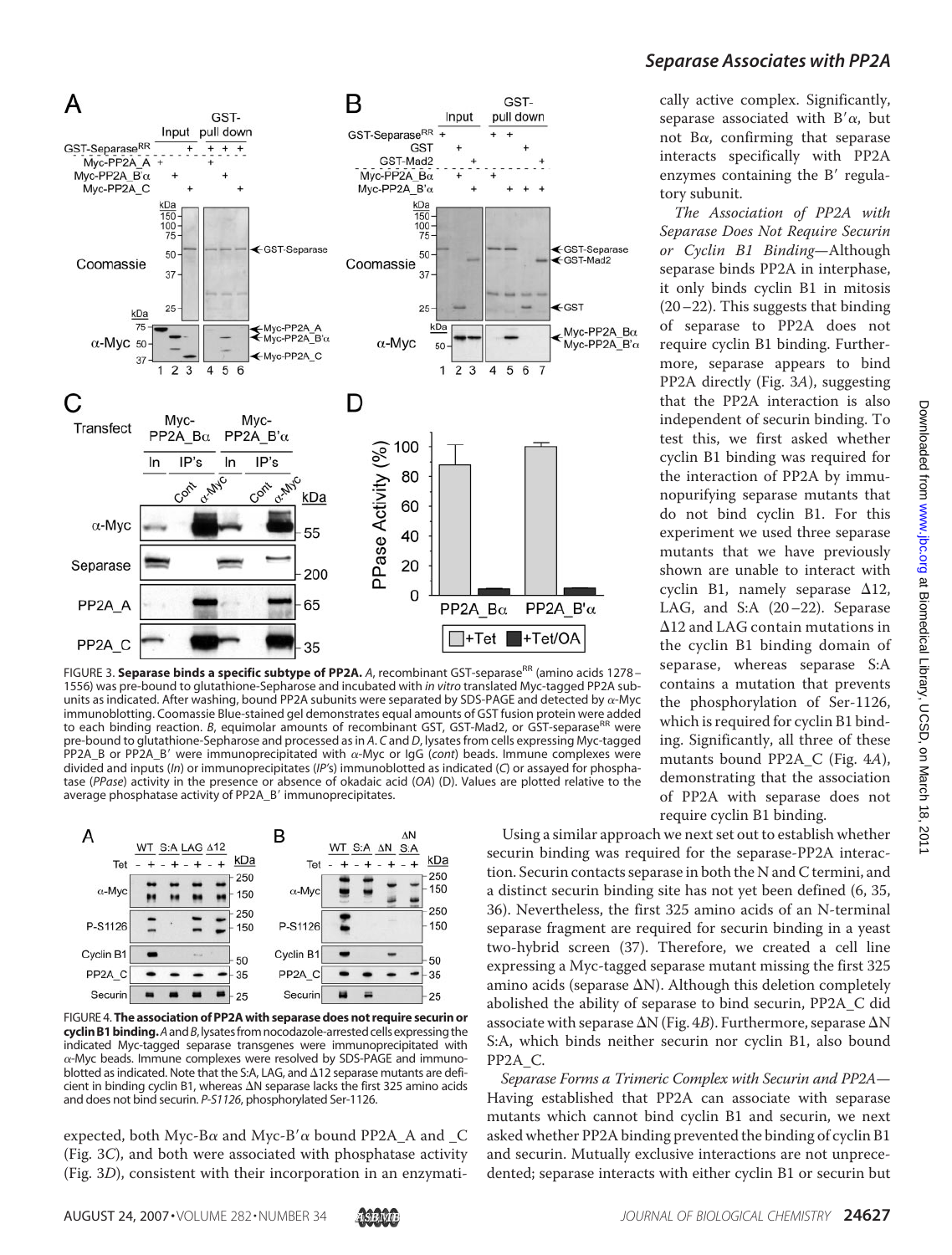## *Separase Associates with PP2A*



FIGURE 5. **Separase forms a heterotrimeric complex with securin and PP2A.** A, lysates from cells co-expressing Myc-PP2A\_B' and securin-FLAG were immunoprecipitated with  $\alpha$ -Myc,  $\alpha$ -FLAG, or IgG (control) beads. Immunoprecipitates were separated by SDS-PAGE and immunoblotted as indicated. *B*, cells co-expressing ZZ-Tev-separase and securin-FLAG or securin were synchronized with nocodazole. A tandem affinity purification was performed first using IgG-Sepharose with subsequent Tev elution. Released proteins were then purified in a second step over anti-FLAG beads, and bound proteins were detected by immunoblotting. The *asterisk* (\*) corresponds to the IgG light chain and securin. *C*, lysates from cells co-expressing Myc-PP2A\_B' and cyclin B1-FLAG were immunoprecipitated and immunoblotted as in *A*.

not both (21, 22). Therefore, we co-expressed in cells Myc-PP2A B' with either securin-FLAG or cyclin B1-FLAG. We then separately isolated  $\alpha$ -Myc and  $\alpha$ -FLAG immune complexes. Importantly, PP2A B' co-precipitated both separase and securin, whereas securin co-purified both separase and PP2A\_B' (Fig. 5A), suggesting separase, securin, and PP2A may form a heterotrimeric complex. To formally demonstrate the existence of such a complex, we carried out a tandem affinity purification from cells co-expressing ZZ-Tev-separase and securin-FLAG (Fig. 5*B*). First, ZZ-Tev-separase was isolated with IgG-Sepharose, and purified proteins were released by cleavage of the tag with Tev protease. Securin-FLAG was then purified from the resulting eluate using anti-FLAG-agarose, and bound proteins were detected by immunoblotting. Although PP2A was present in the tandem purified separasesecurin complex (Fig. 5*B*), it did not bind non-specifically to either IgG-Sepharose or anti-FLAG-agarose. Thus, a separasesecurin-PP2A trimeric complex does exist.

Importantly, neither Myc-tagged PP2A\_B'  $\alpha$  nor endogenous PP2A\_C co-precipitated with cyclin B1-FLAG, although separase was present (Fig. 5*C*). To rule out the possibility of tag interference, endogenous cyclin B1 was immunopurified from mitotic HeLa cells. Although separase was present in the cyclin



FIGURE 6. **Mapping the PP2A binding determinants in separase.** *A*, schematic representation of human separase showing the ARM-repeat domain, the active and inactive caspase-like domains, the cyclin B1 binding site, the autocleavage sites (*AC*), and the PP2A binding site. *B*, schematic representation of Myc-tagged separase fragments used in *C*. *C*, lysates from cells stably expressing Myc-tagged separase fragments were immunoprecipitated with  $\alpha$ -Myc beads. Immune complexes were resolved by SDS-PAGE and immunoblotted as indicated. *D–E*, lysates from cells stably expressing Myc-tagged WT or  $\Delta$ 55 separase were immunoprecipitated with  $\alpha$ -Myc beads. Immune complexes were divided and either immunoblotted as indicated (*D*) or assayed for phosphatase activity in the presence or absence of okadaic acid (*OA*) (*E*). Values are plotted relative to the average phosphatase activity of WT separase immunoprecipitates. Note that separase  $\Delta$ 55 lacks 55 amino acids required for PP2A binding.

B1 immune complex, PP2A\_A and PP2A\_C were not detected (Fig. 2*B*), indicating that binding of PP2A and Cdk1/cyclin B1 to separase is mutually exclusive.

*PP2A Interacts with the Regulatory Region of Separase*—To further understand how PP2A interacts with separase, we set out to define the separase PP2A binding site (Fig. 6*A*). First, we expressed several Myc-tagged separase fragments in human cells and assayed their ability to co-immunoprecipitate PP2A subunits. This analysis identified a fragment spanning amino acids 1278–1841 capable of co-immunoprecipitating PP2A\_C as efficiently as WT separase (not shown). To further define the binding site, this fragment was subdivided into two fragments encoding amino acids 1278–1556 and 1557–1841 (Fig. 6*B*). Significantly, the 1278–1556 fragment retained the ability to coimmunoprecipitate PP2A\_C (Fig. 6*C*), demonstrating that the PP2A binding site resides within amino acids 1278–1556 of separase. Interestingly, in addition to the PP2A binding site, the 1278–1556 region also contains the cyclin B1 binding site and the autocleavage sites (Fig. 6*A*), indicating this is an important regulatory region of separase. Note that this fragment corresponds to separase<sup>RR</sup> used in the *in vitro* binding studies described above (Fig. 3, *A* and *B*).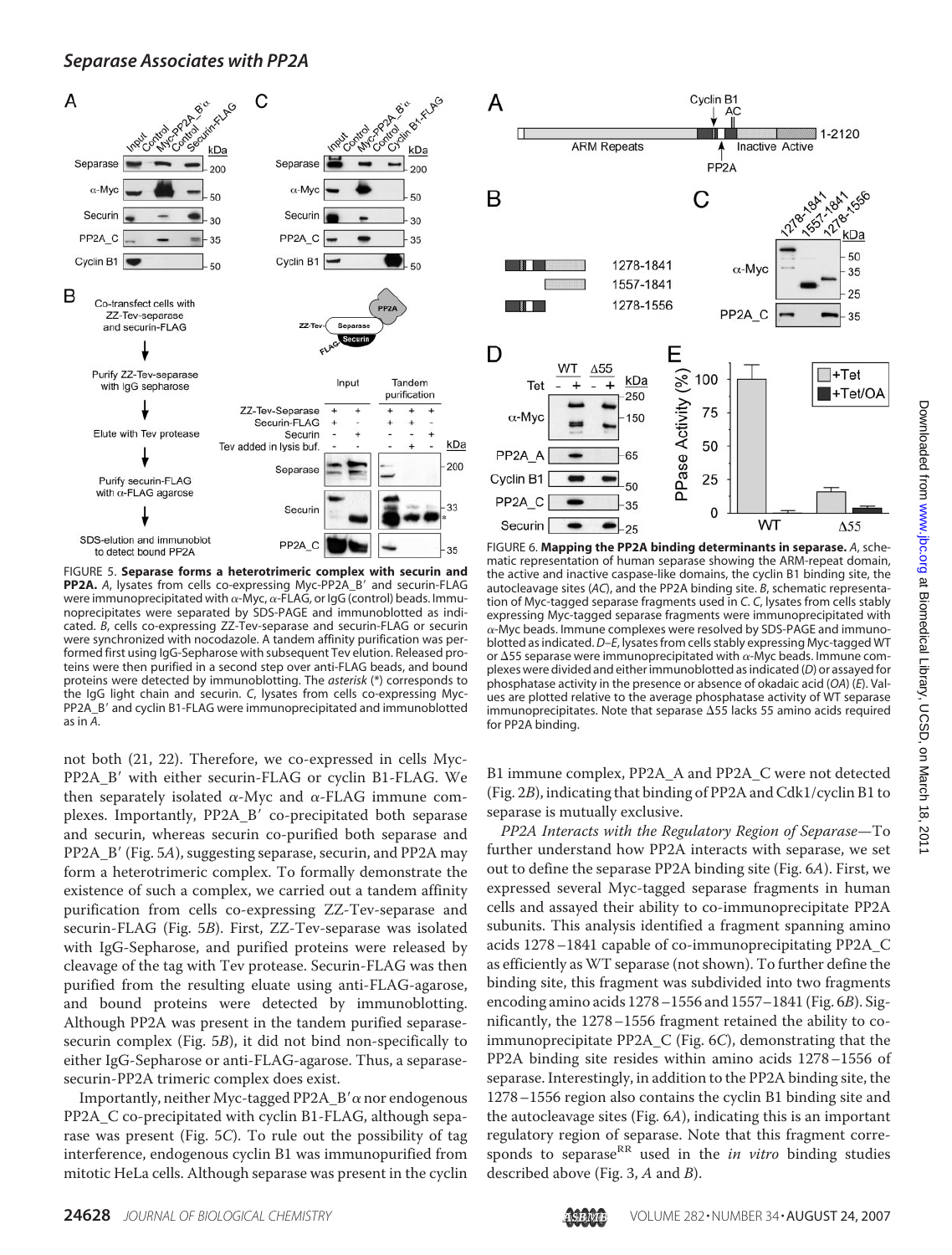Having defined a 279-amino acid region as being sufficient for PP2A binding, we set out to create deletions in full-length separase that would abolish PP2A binding. Remarkably, deleting amino acids 1419–1473 (separase  $\Delta 55$ ) reduced PP2A binding to below the limit of detection, whereas the binding of securin and cyclin B1 was unaffected (Fig. 6*D*). Taken together with the *in vitro* binding studies (Fig. 2*A*) plus the observation that PP2A binding does not require separase ability to bind cyclin B1 or securin (Fig. 4, *A* and *B*), this confirms that PP2A interacts with separase directly rather than indirectly via an association with securin or cyclin B1.

*Separase Interacts with Enzymatically Active PP2A*—Having identified a separase mutant that could bind securin and cyclin B1 but not PP2A, we asked whether the PP2A associated with separase was enzymatically active. Myc-tagged WT and separase  $\Delta 55$  were immunoprecipitated from cells, and the immune complexes were assayed for their ability to dephosphorylate a synthetic peptide using a malachite green phosphatase assay. Importantly, active phosphatase co-purified with WT separase isolated from cells, and moreover, this activity was sensitive to the phosphatase inhibitor okadaic acid (Fig. 6*E*). However, the phosphatase activity associated with separase  $\Delta 55$  was reduced by  $\sim$ 80%, indicating that the activity associated with WT separase is largely accounted for by the co-purifying PP2A. Although we have not compared the activity of separase-bound PP2A with free PP2A, this observation suggests that the PP2A bound to separase is indeed catalytically active.

*PP2A Binding Is Not Required to Inhibit Separase in Vivo*—To determine the functional significance of the separase-PP2A interaction, we asked whether PP2A binding is required to activate or inhibit the protease in cells. Recently, we have shown that overexpression of separase S:A in human cells alleviates cyclin B1-mediated inhibition of separase, resulting in a premature loss of sister chromatid cohesion that can be readily assayed by flow cytometry, time-lapse microscopy, and chromosome spreads (22). By contrast, expression of WT separase at a similar level has little effect. Thus, we predicted that if PP2A binding was required to inhibit separase, expression of separase -55 would cause a premature loss of sister chromatid cohesion, thereby inducing phenotypes similar to those observed after expression of separase S:A. We, therefore, expressed separase -55 in cells at levels similar to WT separase (supplemental Fig. S1A). Surprisingly, however, induction of separase  $\Delta$ 55 had no obvious effect on cells, as judged by flow cytometry, time-lapse microscopy, or analysis of chromosome spreads (Fig. 7, *A*, *B*, and *C* and supplemental Table S1). This indicates that PP2A binding is unlikely to play a critical role in inhibiting separase in cells. We did, however, observe an increase in the level of serine 1126 phosphorylation on separase  $\Delta$ 55 compared with WT (supplemental Fig. S1B), suggesting that phosphorylated serine 1126 may be a substrate for PP2A.

To establish whether PP2A binding is required for separase ability to cleave cohesin, we took advantage of our previous observation that the premature loss of cohesion observed in separase S:A cells is dependent on separase catalytic activity (22). We, therefore, generated a tetracycline-inducible separase S:A  $\Delta$ 55 cell line (supplemental Fig. S1C) and tested whether preventing PP2A binding was able to abolish the catalytic activ-



FIGURE 7. **Preventing PP2A binding does not abolish separase catalytic activity** *in vivo***.** *A*, DNA content profiles of cells 24 h after induction of separase transgenes. *Numbers* represent the mitotic index (%), as determined by MPM-2 staining. *B*, *box* and *whisker plots* showing the time spent in mitosis following induction of separase transgenes. Mitotic timings were determined by phase contrast time-lapse microscopy beginning 4 h post-induction. *C*, *bar graph* quantitating the number of metaphase spreads with separated chromatids 8 h post-induction of Myc-tagged separase transgenes. Note that separase  $\Delta$ 55 lacks 55 amino acids required for PP2A binding; separase S:A contains a S1126A mutation which prevents cyclin B1 binding and results in separase becoming active prematurely; separase S:A  $\Delta$ 55 lacks 55 amino acids required for PP2A binding and contains a S1126A mutation; separase S:A C:A harbors a mutation in the catalytic cysteine (C2029A) in combination with the S1126A mutation.

ity of separase S:A. Significantly, cells expressing separase S:A  $\Delta$ 55 phenocopied separase S:A cells (Fig. 7, A, B, and C and supplemental Table S1), thereby demonstrating that PP2A binding is not directly required for separase catalytic activity *in vivo*.

*Separase Autocleavage Disrupts PP2A Binding*—Interestingly, the 55-amino region required for PP2A binding lies just 13 amino acids upstream of the first separase autocleavage site (Fig. 6*A*). We, therefore, asked whether separase cleavage influences PP2A binding by creating a non-cleavable mutant (separase N/C) in which the three major autocleavage sites were mutated from E*XX*R to R*XX*E (6). We expressed separase N/C as a tetracycline-inducible Myc-tagged fusion protein in cells and examined the levels of co-purifying PP2A by immunoblot. Although both WT and separase N/C immunoprecipitated similar amounts of cyclin B1 and securin, increased levels of PP2A were associated with separase N/C (Fig. 8*A*). Furthermore, separase N/C immune complexes contained  $\sim$  2.6-fold more phosphatase activity than WT separase immunoprecipitates (Fig. 8*B*). We next asked whether the increased PP2A binding to uncleaved separase was dependent upon the PP2A binding site that we had identified, as opposed to promoting binding at a new site. To this end we generated a line expressing a non-cleavable separase  $\Delta$ 55 mutant (separase  $\Delta$ 55 N/C). Importantly, the ability of separase  $\Delta$ 55 N/C to bind PP2A was largely abolished (Fig. 8*A*), and the phosphatase activity associated with the immune complex was reduced by  $\sim$ 7-fold (Fig. 8*B*). Thus, the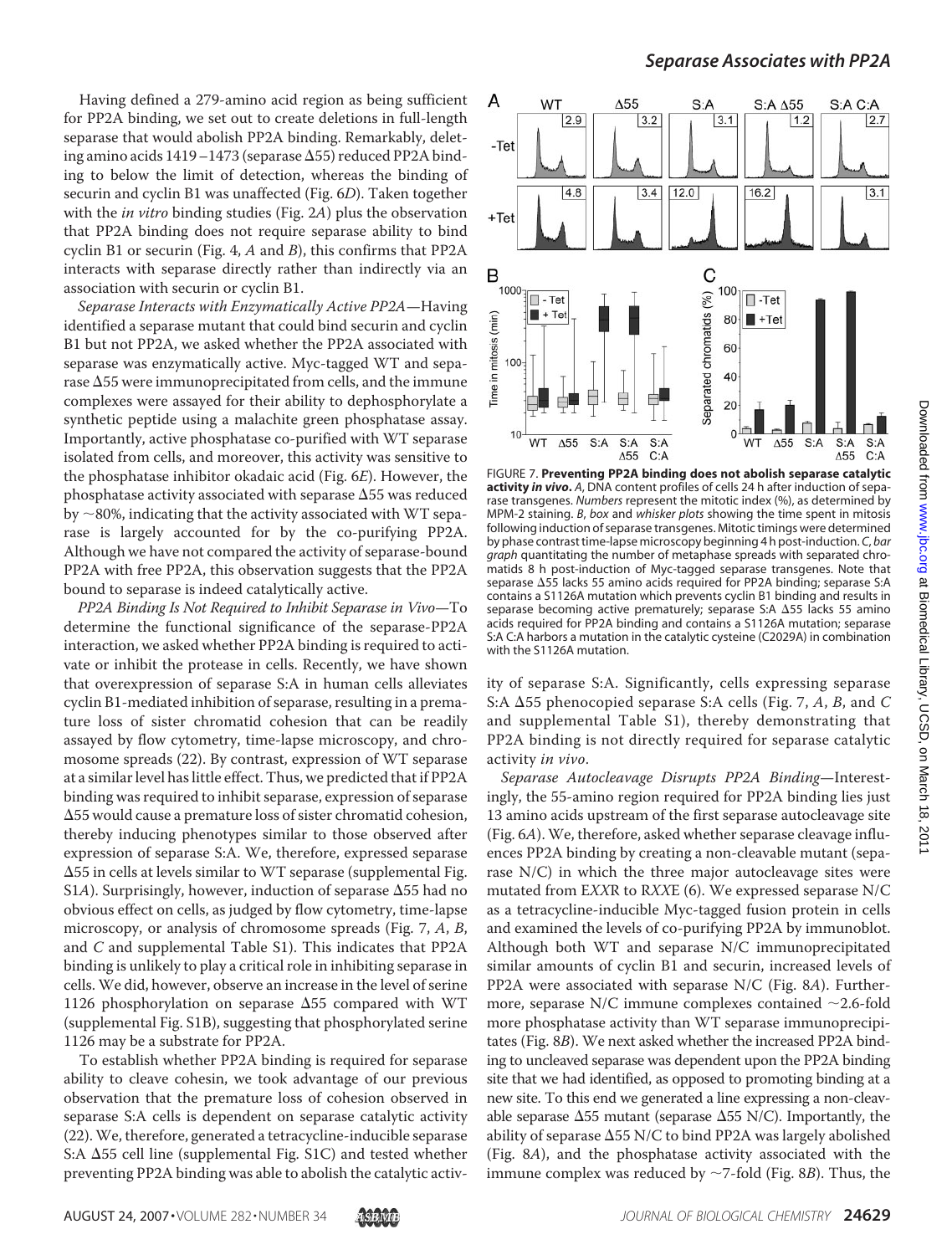

FIGURE 8. **Separase autocleavage disrupts PP2A binding.** *A–B*, lysatesfrom cells stably expressing the indicated Myc-tagged separase transgenes were immunoprecipitated with  $\alpha$ -Myc beads. Immune complexes were divided and either immunoblotted as indicated (*A*) or assayed for phosphatase (*PPase*) activity in the presence or absence of okadaic acid (*OA*) (*B*). The *arrowhead* in *A* marks the position of the separase N-terminal autocleavage products. Values in *B* are plotted relative to the average phosphatase activity of separase N/C immunoprecipitates. *C*, cells stably expressing Myc-tagged WT separase were transfected with FLAG-tagged securin, cyclin B1, or PP2A\_B'. Cells were lysed, and immunoprecipitations (*IP*) were performed using  $\alpha$ -FLAG or IgG (control) beads. Immune complexes were separated by SDS-PAGE and immunoblotted as indicated. Loading was normalized to ensure equal amounts of co-purifying WT separase. In contrast to cyclin B1 and securin, the majority of WT separase associated with PP2A is the uncleaved, full-length (*F.L*) form. Note, separase N/C contains mutations in the separase three main autocleavage sites, whereas separase N/C  $\Delta$ 55 is deficient in both autocleavage and PP2A binding.

increased association of PP2A with separase N/C is dependent upon the 55-amino acid region juxtaposed to the autocleavage sites. Note that trace amounts of PP2A\_C are detectable in the separase  $\Delta$ 55 N/C immune complex, suggesting that the  $\Delta$ 55 deletion does not completely abolish PP2A binding (Fig. 8*A*). In addition, whereas the  $\Delta$ 55 deletion in GST-separase RR substantially reduces PP2A binding *in vitro*, it does not totally abolish it (supplemental Fig. S1, *D* and *E*).

One explanation for the increased association between PP2A and separase N/C is that separase cleavage disrupts or inhibits PP2A binding (see "Discussion"). This predicts that PP2A should associate with full-length but not cleaved separase. To test this we co-expressed in cells Myc-tagged WT separase along with either securin, cyclin B1, or PP2A\_B', all as FLAGtagged fusion proteins. Securin, cyclin B1, and PP2A\_B' were then immunopurified via the FLAG tag, and bound separase was detected by immunoblotting for Myc. N-terminal separase cleavage products were readily detectable in the inputs of all



FIGURE 9. **The phenotype caused by expression of non-cleavable separase is rescued by preventing PP2A binding.** *A*, DNA content profiles of cells 24 h after induction of separase transgenes indicated. *Numbers* represent the mitotic index (%) as determined by MPM-2 staining. *B*, *box* and *whisker plots* showing the time spent in mitosis after induction of Myc-tagged separase transgenes. Mitotic timings were determined by phase contrast time-lapse microscopy beginning 4 h post-induction. *C*, *bar graph* quantitating the number of metaphase spreads with separated chromatids 8 h postinduction of Myc-tagged separase transgenes. Note that the data for WT and -55 separase are taken from Fig. 7 and are shown alongside merely for comparison.

three-cell lysates and when cyclin B1 and securin were immunoprecipitated (Fig. 8*C*). However, the separase present in the PP2A\_B' immune complex was predominantly full-length separase, consistent with the notion that PP2A does not efficiently bind cleaved separase.

*Overexpression of Non-cleavable Separase Triggers Premature Sister Chromatid Disjunction by Recruiting PP2A*—To probe the functional relationship between separase cleavage and PP2A binding, we examined the cell cycle consequences of expressing Myc-tagged separase N/C and separase  $\Delta$ 55 N/C. In contrast to WT separase, induction of separase N/C had a profound effect on the cell cycle profile, with  $\sim$ 47% of cells accumulating DNA contents  $\geq$ 4N 24 h post-induction (Fig. 9A) (note that the WT and  $\Delta$ 55 data in Fig. 9 are taken from Fig. 7 and are shown alongside merely for comparison). Time-lapse microscopy demonstrated that whereas uninduced cells spent an average of  $\sim$ 32 min in mitosis (Fig. 9*B*, supplemental Table S1), induction of separase N/C resulted in 54% of cells spending 100 min in mitosis (Fig. 9*B*). By contrast, expression of WT separase had only a marginal effect, with 12% of cells spending 100 min in mitosis (Fig. 9*B*, supplemental Table S1). To determine whether the prolonged mitotic delay was due to a premature loss of sister chromatid cohesion, we analyzed chromosome spreads. Significantly, whereas 83% of WT separase spreads contained chromosomes with paired sisters, 58% of separase N/C cells had completely separated their sister chromatids (Fig. 9*C*). Thus, similar to the phenotype induced by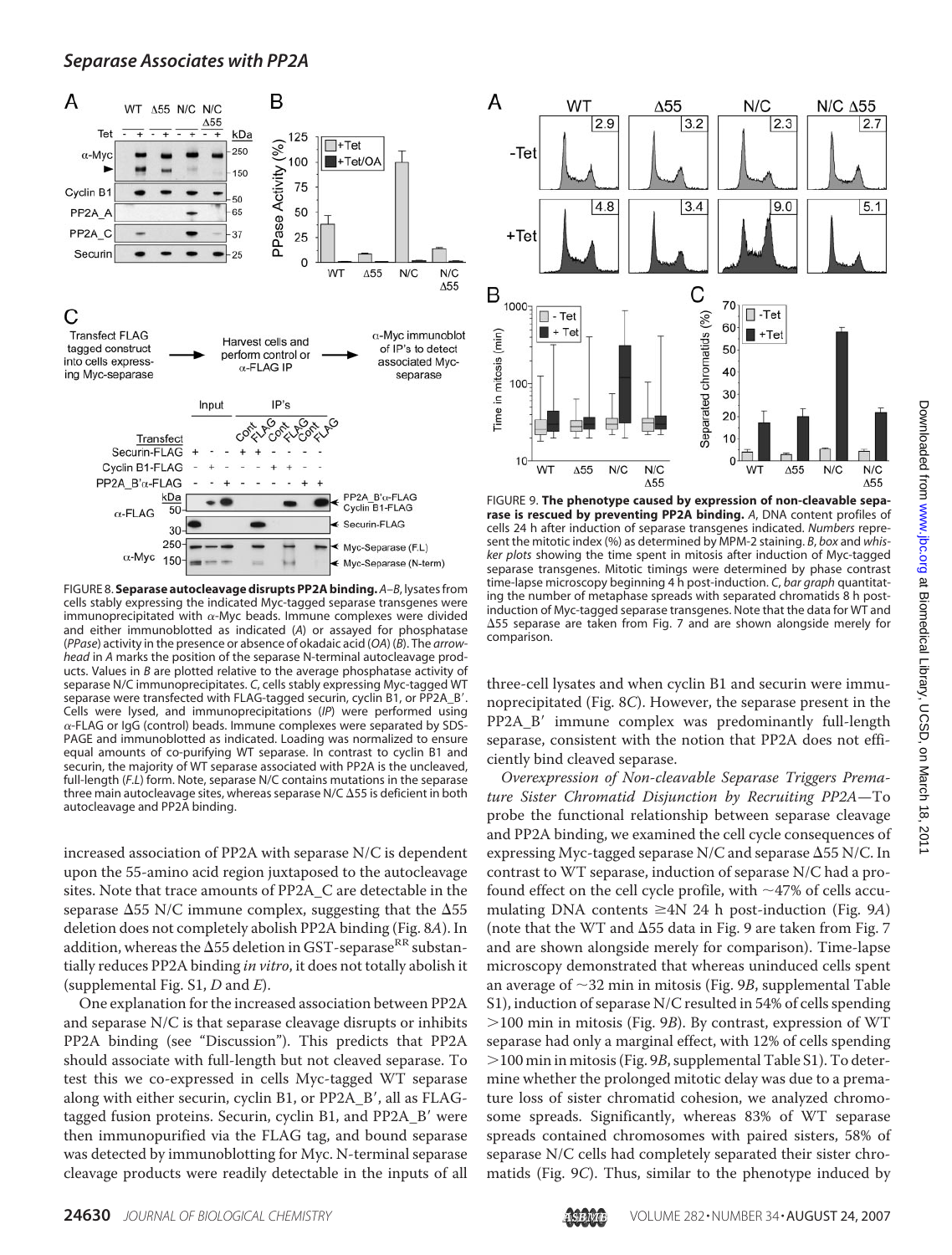overexpressing separase S:A (22), expression of separase N/C causes a premature loss of sister chromatid cohesion, thereby activating the spindle checkpoint that induces a prolonged mitotic arrest.

Remarkably, deleting the PP2A binding domain from separase N/C completely rescued the phenotype induced by separase N/C expression (Fig. 9, *A*, *B*, and *C*). Because preventing PP2A binding does not abrogate separase catalytic activity *in vivo* (see above), these data strongly suggest that the phenotypes caused by separase N/C are a result of the increased PP2A binding.

### **DISCUSSION**

Here we describe the identification of PP2A as a novel separase interacting partner. Separase forms a complex with a subtype of enzymatically active heterotrimeric PP2A, and this interaction occurs at physiological concentrations in cells. Importantly, the binding of PP2A to separase requires a 55-amino acid domain right between the cyclin B1 binding site and separase autocleavage sites. Preventing self-cleavage of separase at these sites results in an increased association of PP2A with separase, and moreover, immunopurified PP2A preferentially binds full-length separase. We suggest, therefore, that separase cleavage may release bound PP2A. In addition, because PP2A binding does not appear to play a direct role in activating or inhibiting separase catalytic activity *in vivo*, separase cleavage may play a role in regulating the mitotic functions of specific PP2A isoforms.

*Separase Associates with a Specific Subtype of PP2A*—The specificity of phosphatase function arises from the ability of highly conserved catalytic subunits to associate with regulatory subunits. In the case of PP2A, a variable regulatory B subunit from one of four subfamilies  $(B, B', B'', and B''')$  associates with a conserved scaffolding (A) and catalytic (C) subunit to form a heterotrimeric holoenzyme. The B regulatory subunits are, therefore, responsible for modulating the substrate specificity, localization, and temporal functions of PP2A. Here, we show separase binds the A, C, and any of the five B' isoforms of PP2A, suggesting that separase specifically associates with a subtype of PP2A containing B' family members. In support of this proposal, the B' $\alpha$  but not B $\alpha$  subunit of PP2A was found to immunoprecipitate endogenous separase from cells. Furthermore, GST-separase<sup>RR</sup> interacts directly with the B' $\alpha$  but not B $\alpha$  in *vitro*. The simplest explanation, therefore, is the B' subunit acts to directly target the PP2A heterotrimer to separase.

PP2A is the third separase interacting partner identified. Because the two previously known separase interacting proteins, securin and cyclin B1, associate with separase in a mutually exclusive manner, we investigated whether PP2A was able to interact with separase bound to cyclin B1 or securin. Our tandem purification clearly demonstrates that a heterotrimeric securin-separase-PP2A complex exists. However, human securin has recently been reported to associate with heterotrimeric PP2A (38), raising the possibility that the PP2A may associate with separase through an indirect interaction with securin; our observations argue that this scenario is unlikely for several reasons. First, *in vitro*, the B' subunit of PP2A associates with GST-separase<sup>RR</sup> in the absence of securin, indicating a

direct interaction between separase and PP2A regulatory subunit. Second, securin was shown to interact with a trimeric PP2A holoenzyme containing the B regulatory subunit, as opposed to the B' subunit. Third, mutations in separase that abolished the interaction of securin with separase did not eliminate PP2A binding. Finally, deletion of the PP2A binding site removed all detectable PP2A from the separase immunoprecipitate without affecting securin binding. Thus, taken together these observations strongly indicate that PP2A is unlikely to interact with separase via securin; the most parsimonious explanation is that both securin and PP2A directly interact with separase to form a heterotrimeric complex.

In contrast to securin, analysis of both endogenous and exogenous cyclin B1 immune complexes revealed that PP2A did not associate with separase bound toCdk1/cyclin B1. Interestingly, the binding of PP2A to separase was found to require a 55-amino acid region located just 16 amino acids downstream of the cyclin B1 interaction site. Thus, an appealing model for the mutually exclusive nature of the binding of PP2A and Cdk1/cyclin B1 to separase is that Cdk1/cyclin B1 and PP2A compete for a similar binding site in separase, with the interaction of one complex physically excluding docking of the other.

*PP2A Binding Is Regulated by Separase Self-cleavage*—The close proximity of the 55 amino acids required for PP2A binding to the autocleavage sites prompted us to ask whether selfprocessing of separase regulates PP2A binding. Indeed, mutation of separase cleavage sites increased the amount of PP2A associated with separase, and furthermore, this increased association required the 55-amino acid PP2A binding domain. Together, this suggests separase self-cleavage antagonizes the binding of PP2A. Consistently, PP2A purified from cells associated almost exclusively with full-length as opposed to cleaved separase. One explanation for these observations is that the PP2A binding site comprises the self-cleavage sites and is, therefore, disrupted by separase cleavage. An alternatively explanation is that separase self-cleavage causes a conformational change that indirectly disrupts or inhibits the binding of PP2A. Because the cleavage of separase is autocatalyzed, separase activity may itself be responsible for regulating PP2A binding.

If separase cleavage releases PP2A, then a non-cleavable mutant of separase would stably bind PP2A, preventing the phosphatase from carrying out other cellular functions. Consistently, overexpression of non-cleavable separase induced a premature loss of sister chromatid cohesion and a prolonged mitotic arrest. This phenotype was completely reverted by deletion of the PP2A binding domain. One explanation, therefore, is that overexpression of non-cleavable separase sequesters PP2A and, thus, perturbs its function. Indeed, the PP2A\_B'-containing holoenzyme localizes to the centromeres during mitosis, where it is required to localize SgoI and maintain centromeric cohesion (32–34). This raises the possibility that overexpressed non-cleavable separase binds and titrates PP2A\_B' away from the centromeres, thereby disrupting SgoI function and causing a premature loss of centromeric cohesion.

An alternative explanation for the loss of cohesion observed in separase N/C cells is that the increased association of PP2A with separase antagonizes Ser-1126 phosphorylation and cyclin